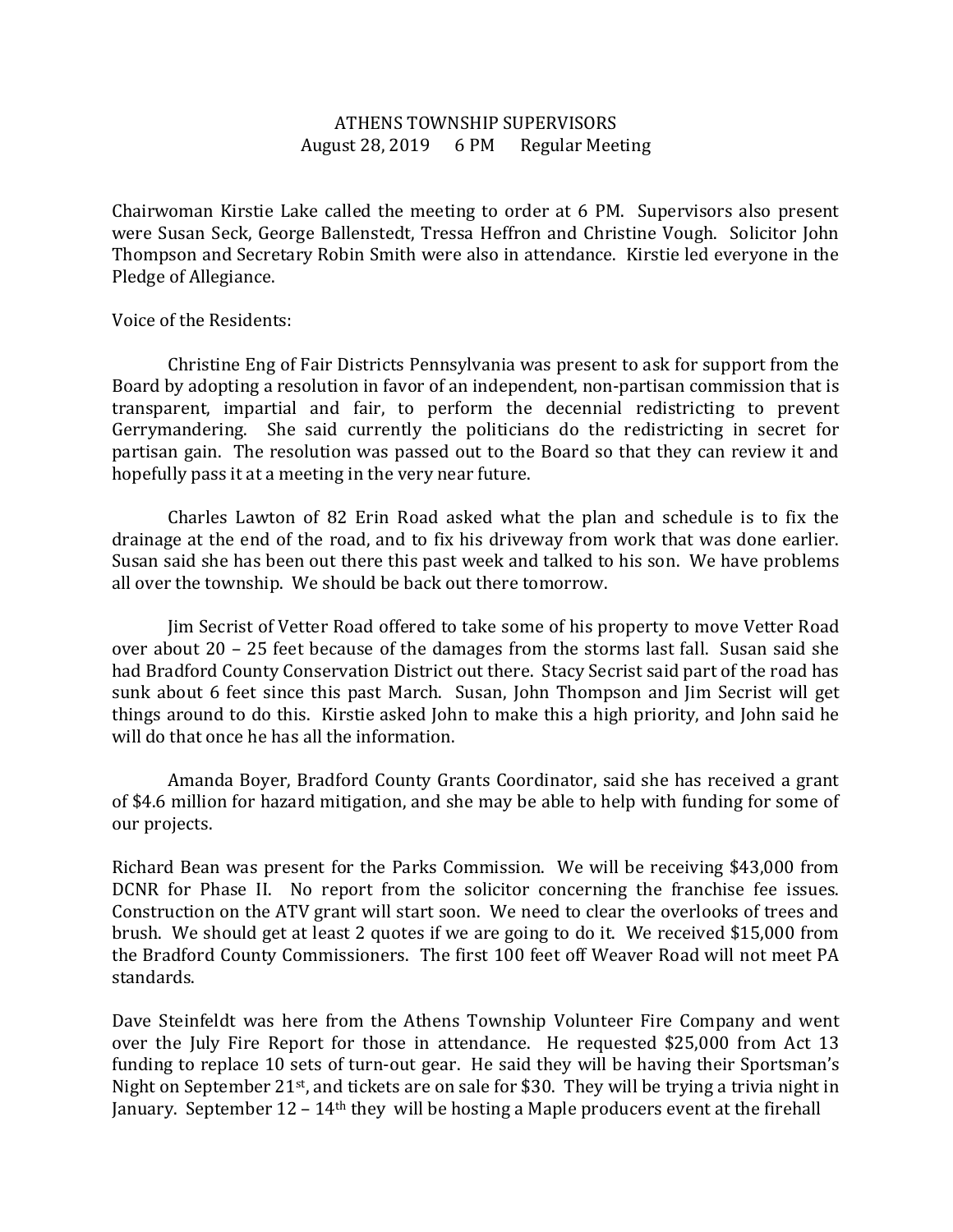Page Two Athens Township Supervisors August 28, 2019

from 5-7 each night. Registration is \$150. Saturday will be a bus tour of 4 different maple producers.

Marion Carling presented the proposed subdivisions and land developments with the recommendations from Planning Commission. First was the Jack/Ella Belles two-lot subdivision on McCardle Road. There were no deficiencies. On motion of George, second by Susan, it was unanimous to grant preliminary and final plan approval to this subdivision, and to sign the Non-Building Waiver.

Next was the Edward/Deanna Barrett & William/Joann Verderese three-lot subdivision on Weaver Road. There were no deficiencies. On motion of Tressa, second by Christine, it was unanimous to grant preliminary and final plan approval to this subdivision, and to execute the Component I sewage planning module.

Marion presented the John/Theresa Hunsinger two-lot subdivision on Chamberlain Road. There were no deficiencies. On motion of Christine, second by Tressa, it was unanimous to grant preliminary and final plan approval to this subdivision, and to sign the Non-Building Waiver.

Next was the four-lot subdivision at 1730 Elmira Street for Williams Subaru of Sayre that was tabled at our last meeting because no one was present for the applicant. Randy Williams was here representing the applicant tonight. Engineer Mark Mazur explained the subdivision to the Board. There was an issue with Lot A on the subdivision plan not meeting the minimum size requirements. The owner's signature was also needed on the plans, and Mr. Williams signed them. On motion of Christine, second by Kirstie, it was unanimous to grant PRELIMINARY approval ONLY, expressly conditioned upon Lot A as identified being made part and parcel to the lands described in Bradford County Instrument 201600744, thereby creating 1 lot consisting of .82 acres.

Next was the Williams Subaru of Sayre land development located at 1730 Elmira Street. On motion of Tressa, second by Christine, it was unanimous to grant PRELIMINARY approval ONLY to this land development, contingent upon resolution of the following deficiencies:

- 1) Lot A, as identified, being made part and parcel to lands described in Bradford County Instrument 201600744, thereby creating 1 lot consisting of .82 acres.
- 2) Approval from the Bradford County Conservation District must be provided prior to construction start (NPDES)
- 3) Provide PennDOT Highway Occupancy Permits for Elmira Street
- 4) Stormwater Operation and Maintenance Agreement required and referenced by deed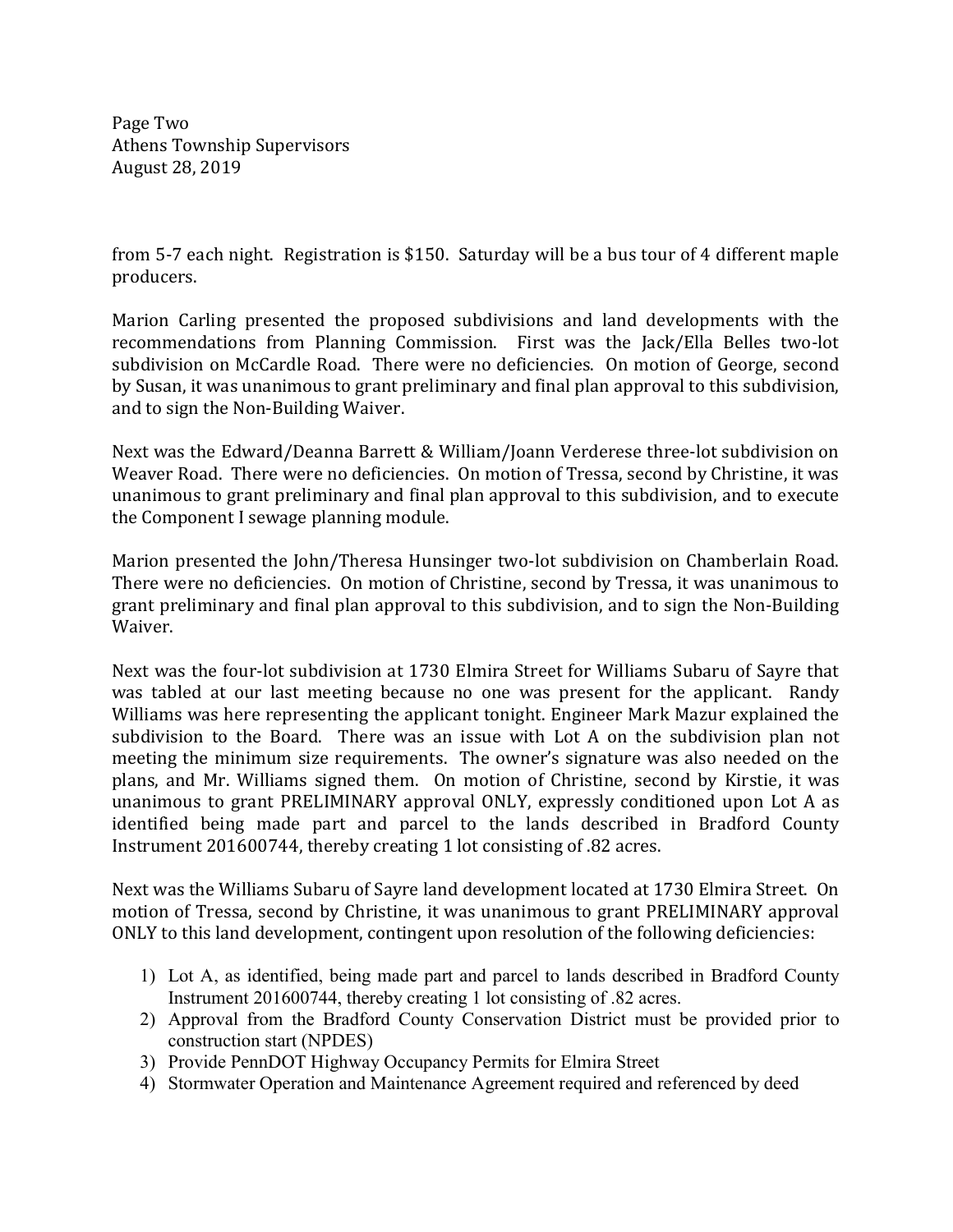Page Three Athens Township Supervisors August 28, 2019

On motion of Kirstie, second by Susan, it was unanimous to accept George's resignation from the Athens Township Authority. George abstained from the vote.

On motion of George, second by Tressa, it was unanimous to appoint Doug Williams to the Athens Township Authority to fill the vacancy created by George's resignation, for a term to expire December 31, 2019.

Our first budget workshop date was set for Saturday, September 28<sup>th</sup> at 9 AM.

On motion of Tressa, second by Kirstie, it was unanimous to send Eddie to the PAFPM Annual Conference in Harrisburg on September 10-11, \$195 registration fee, 2-nights hotel and meals.

Junkyard approvals were discussed. Susan will get with Eddie and they will go together for reinspection.

On motion of Kirstie, second by George, it was unanimous to approve the closure of Pennsylvania Avenue on September  $19<sup>th</sup>$  from 6:30 – 8:30 PM for the Homecoming parade.

Discussion was held as to the possibility of revising our noise/nuisance ordinances to include the use of fireworks as well as other noise issues such as loud music and other disturbances. John Thompson will draft something for us to consider at our next meeting.

On motion of Christine, second by Tressa, it was unanimous to accept the quote of Teledair for the 75" Optima Creative Touch Interactive Flat Panel for our Emergency Operations Center/meeting room in the amount of \$7,795.00 to be paid out of the Act 13 check #8 funds.

On motion of Kirstie, second by Tressa, it was unanimous to have Robin send a letter of support for the PA Route 6 Alliance grant submission for a Façade Improvement and Signage Program in Bradford and Wyoming Counties.

On motion of Susan, second by Kirstie, it was unanimous to approve the quote of Moody and Associates, Inc. for the lump sum fee of \$9,800 for the Vetter Road and Murphy Road Stream Stabilization/Stream Rehabilitation Survey and Design Consulting Services as stated in their proposal No. 19-225-IL dated August 21, 2019.

Susan reported on the roads. We have been having equipment issues. Truck 10 burned up, the transmission and clutch needs replacing in one of the other trucks (\$8,500), one truck needs a chain replaced and another truck needs to be sent out because the box is coming unattached, our backhoe is worn out, and we've had to rent an excavator. Williams Gas is donating 450 T of material to put back in the roads over where they are drilling. We have issues at the pit.